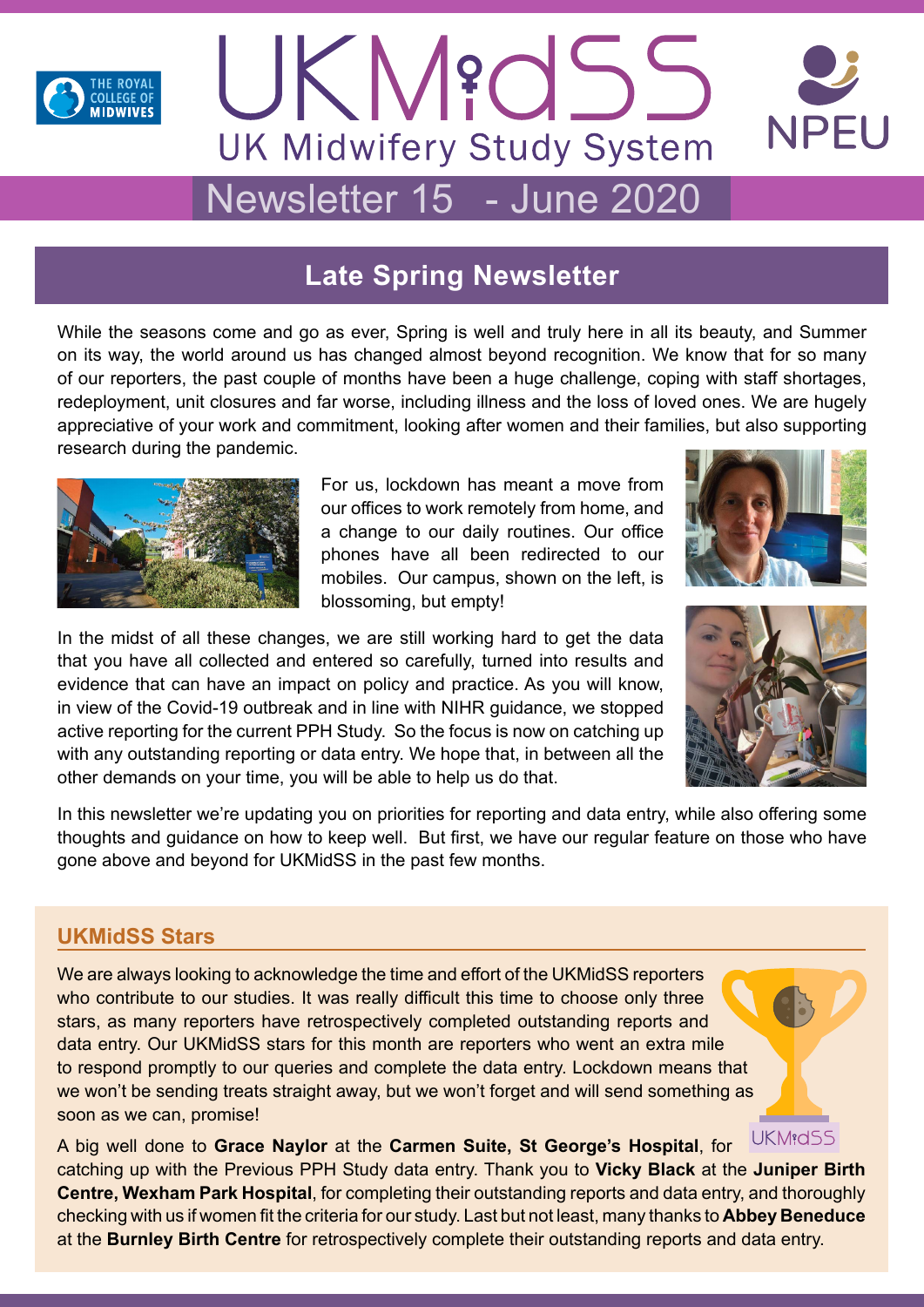### **Previous PPH Study**

We have started working on the data analysis for the Previous PPH Study, however, there are still some centres with outstanding data. The more complete the dataset, the stronger and more convincing the evidence we can produce, so please get in touch with us about this ASAP! Let us know if your reporters have changed, you are experiencing issues retrieving notes or accessing OpenClinica, or have any other issues which mean you are struggling to catch up.

#### **Units with outstanding reports or data**

- Truro Birth Centre, Royal Cornwall Hospital
- Burnley Birth Centre, Burnley General **Hospital**
- Bradford Birth Centre, Bradford Royal Infirmary
- The Birth Centre, Whittington Hospital
- Rushey Birth Centre, Royal Berkshire Hospital

# **PPH Study**

We took the opportunity to re-purpose the 1st April report request to ask about the impact of the Covid-19 outbreak on your service. We are feeding back this information to relevant stakeholders, including the Royal College of Midwives and the Royal College of Obstetricians and Gynaecologists. So, please, if you haven't done so already, we would appreciate if you could complete this last report.

Now that the burden of ongoing reporting and data entry has been lifted, this is also a good time to catch up with any outstanding monthly reports and data entry. The sooner we have a complete dataset, the sooner we can start analysing the data!



#### **Units, we need your reports!**

We have a very small number of units that have not submitted any reports yet for this study. It is not too late to catch up with these. Please get in touch if your reporters have changed or if South (South East) 92% **%Reports submitted Sep '19—Mar '20** you need any help.<br>**Wide** Northern Ireland 90% North (Cheshire and Merseyside) 98%

The Birth Centre, Whittington Hospital, Highgate South (South Central) 88%

London 86% The Midwife Led Birth Centre, The Royal Oldham<br>Usenitel London 86% North (Yorkshire and Humber) 87% Wales 84% and the United States **Hospital** 

<u>Wales 84% (March 2001), which is a strong strong strong strong strong strong strong strong strong strong strong strong strong strong strong strong strong strong strong strong strong strong strong strong strong strong stro</u>

Midlandsand East (Central Midlands) 71%

Midlandsand East (North Midlands) 70%

**UK total 85%**

The Acorn Suite, Bedford Hospital

Chesterfield Birth Centre, Chesterfield Royal Hospital **Canac UK total 85%**

Fylde Coast Birth Centre, Victoria Hospital, Blackpool

The Maternity Led Unit, Tameside General Hospital

Data source for unit location:<br>BirthChoiceUK database; used themsition catalogic, ascar<br>ith permission from Rod Gibsor Associates Ltd

Contains OS data © Crown<br>copyright and database right 2015 18/05/20



Midlandsand East (East) 91% Northern Ireland 90% Scotland 88%  $\overline{\phantom{a}}$  south  $\overline{\phantom{a}}$ 

South (South West) 82% Midlandsand East (Central Midlands) 71% South (Wessex) 76% Midlandsand East (North Midlands) 70%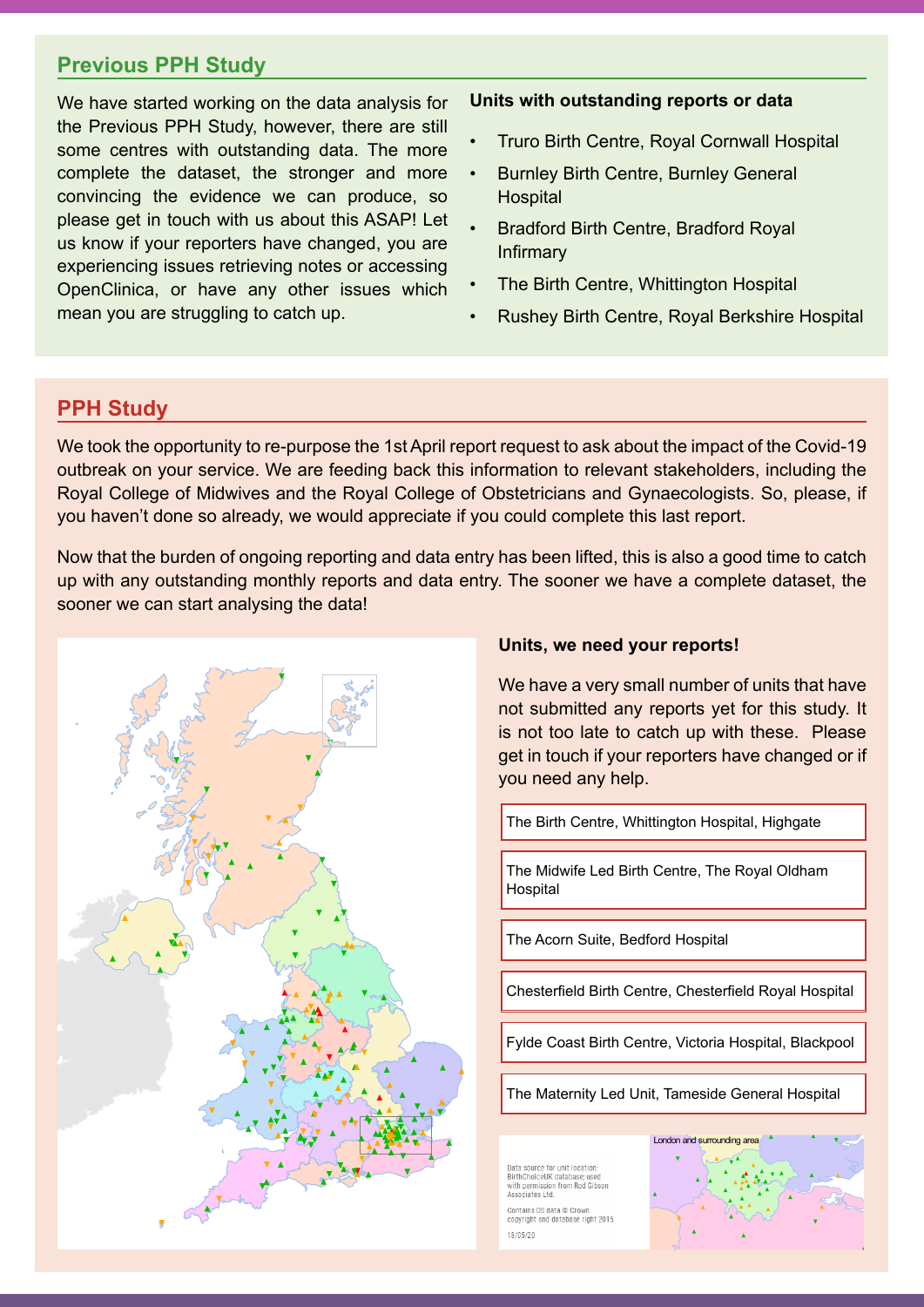# **Keeping well during the outbreak**

In these difficult times with increased workload and reduced social contact outside of work, it's more important than ever to remember to look after yourself. As healthcare professionals we are really good at looking after other people and sometimes we forget about ourselves. It is especially important to look after your mental health. Always remember that it is ok not to be ok! If you are feeling down or lonely, speak to your manager, your colleagues and your friends/family as much as you can. Don't keep everything to yourself!

We asked Senior Midwife Siobhan, from King's College Hospital, to share her tips for keeping well during the outbreak.



Hi! My name is Siobhan and I work as a senior midwife on the antenatal and postnatal wards at King's College Hospital.

COVID-19 has brought many changes to the way we practice midwifery and as such, as practitioners, we have had to adapt fairly rapidly whilst continuing to keep the families in our care well informed and giving them the best possible experience in not so ideal circumstances.

On our wards, we are always thinking of ways to maintain staff morale high in these uncertain times. Personally, I am utilising my baking skills and try to bake something for our daily huddle along with a good old cuppa.

This outbreak has changed the way in which we live our day to day lives and what restrictions mean to them and we have had to adapt overnight to accommodate this. When I am not at work, finding things to do whilst in lockdown has been both rewarding and challenging in equal measures. I was already a keen crafter and baker prior to restrictions, but this has shifted up a gear (flour permitting of course!). My colleagues are getting to sample a lot of my baking now and I have been crocheting rainbows of hope and sending them to family and friends as a bit of happy post to brighten someone's day. The challenges I face are not being able to go exploring and only having one daily dose of exercise which I try to restrict to 1 hour per day. I usually only walk but I have just started the couch to 5km challenge.





Wish me luck!!



NHS England has launched a new helpline for frontline staff who needs mental health support during the outbreak. To contact the NHS helpline, phone 0300 131 7000, or text FRONTLINE to 85258.

#### **Picture competition!**



Here at UKMidSS we have been busy redesigning our website. We would really love some pictures of your units and you to add to our website! The team will choose the best to go on the website and there might even be a small prize available. So, please, get creative and send us your shots! Please make sure that you have permission to share them with us and for us to use them on our website or in our promotional material.